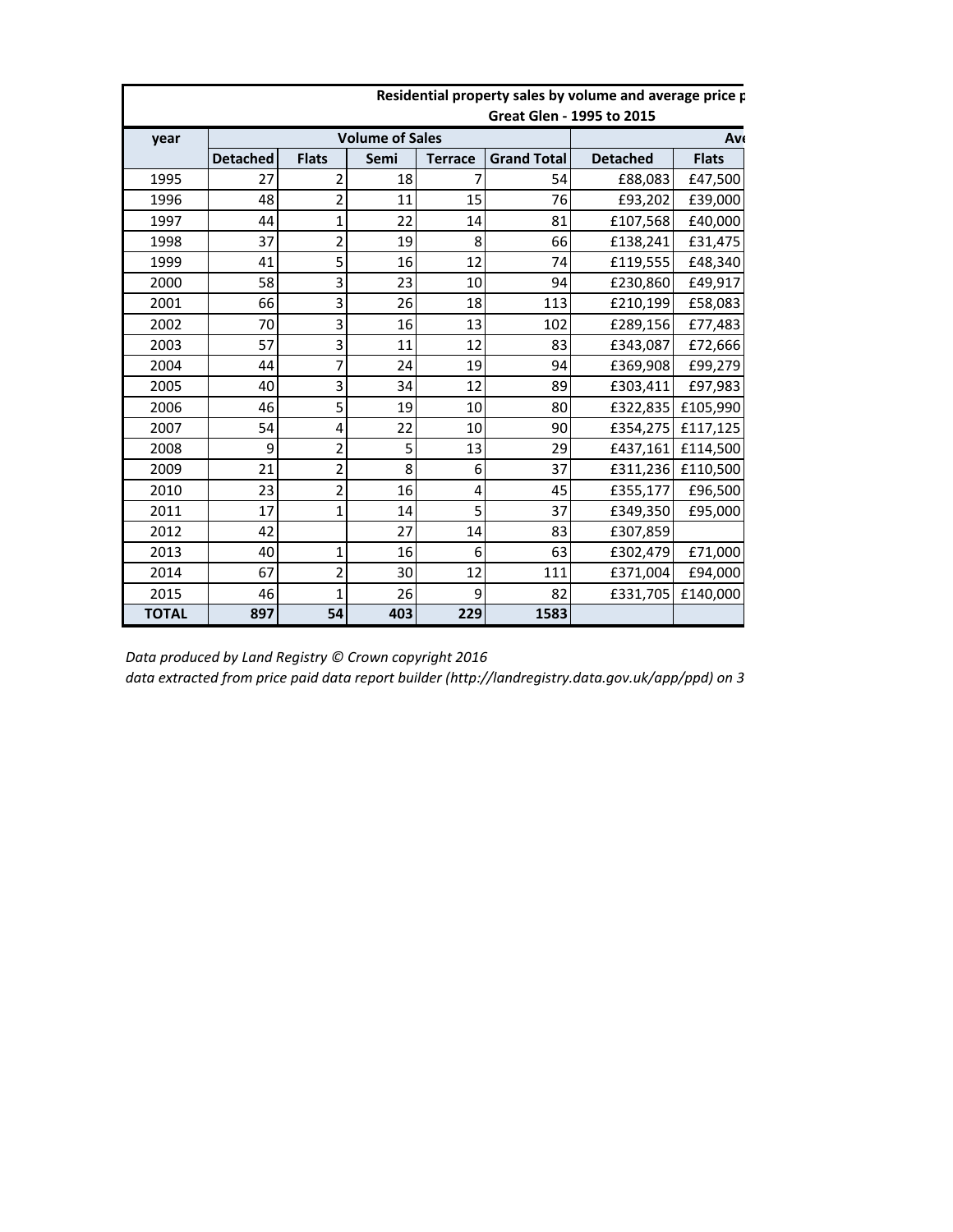| erage of price_paid |                |                    |  |  |  |  |  |  |
|---------------------|----------------|--------------------|--|--|--|--|--|--|
| Semi                | <b>Terrace</b> | <b>Grand Total</b> |  |  |  |  |  |  |
| £63,251             | £47,493        | £73,041            |  |  |  |  |  |  |
| £65,059             | £55,817        | £80,324            |  |  |  |  |  |  |
| £69,039             | £57,329        | £87,586            |  |  |  |  |  |  |
| £69,611             | £59,181        | £105,665           |  |  |  |  |  |  |
| £71,559             | £65,004        | £95,520            |  |  |  |  |  |  |
| £117,324            | £68,753        | £180,060           |  |  |  |  |  |  |
| £101,628            | £75,372        | £159,703           |  |  |  |  |  |  |
| £129,903            | £88,304        | £232,351           |  |  |  |  |  |  |
| £143,627            | £95,142        | £271,031           |  |  |  |  |  |  |
| £188,896            | £151,632       | £259,419           |  |  |  |  |  |  |
| £186,396            | £148,092       | £230,842           |  |  |  |  |  |  |
| £180,310            | £152,850       | £254,184           |  |  |  |  |  |  |
| £191,818            | £138,700       | £280,071           |  |  |  |  |  |  |
| £209,790            | £170,342       | £256,098           |  |  |  |  |  |  |
| £191,312            | £154,708       | £249,073           |  |  |  |  |  |  |
| £205,775            | £117,500       | £269,432           |  |  |  |  |  |  |
| £186,515            | £133,490       | £251,692           |  |  |  |  |  |  |
| £199,884            | £170,676       | £249,595           |  |  |  |  |  |  |
| £202,309            | £151,500       | £258,986           |  |  |  |  |  |  |
| £199,947            | £178,788       | £299,001           |  |  |  |  |  |  |
| £228,921            | £203,650       | £282,723           |  |  |  |  |  |  |



*data extracted from price paid data report builder (http://landregistry.data.gov.uk/app/ppd) on 3.5.16*

**Residential property sales by volume and average price paid**